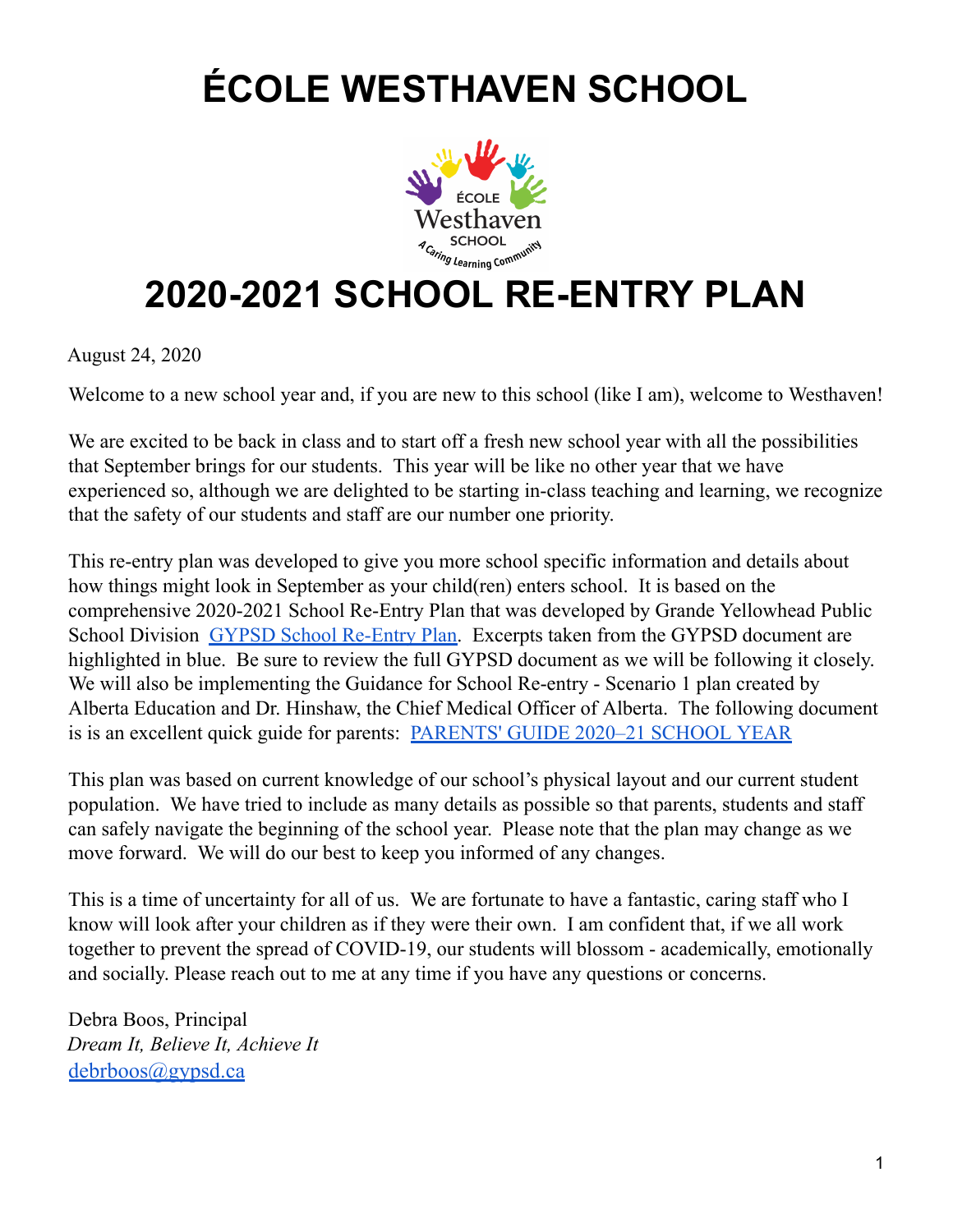| In School Classes                                    |                                                                                                                                                                                                                                                                                                                                                                                                                                                     |
|------------------------------------------------------|-----------------------------------------------------------------------------------------------------------------------------------------------------------------------------------------------------------------------------------------------------------------------------------------------------------------------------------------------------------------------------------------------------------------------------------------------------|
| Kindergarten Students<br>Parent-Teacher<br>Meetings  | The first few weeks of school are important and often emotional times for families of<br>our youngest students. We were unable to hold face-to-face meetings with parents of<br>Junior Kindergarten and Kindergarten students last spring. As such, we will be<br>starting this year with individual meetings so you and your child can visit the<br>classroom and you can connect with your child's teacher before your child enters<br>school.    |
|                                                      | Kindergarten students will not attend school on September 8 and 9. Instead, your<br>child's teacher will schedule an individual meeting with you and your child for either<br>September 8 or 9. Junior Kindergarten meetings will be booked for September 8-14.                                                                                                                                                                                     |
| Grade 1-5 Students<br>Parent-Teacher<br>Meetings     | We would like to make your child's first few days back at school as comfortable as<br>possible. If you would like to arrange an appointment to meet with your child's<br>teacher before your child returns to school, please call the office at 780-723-3397<br>between September 1-3 to book an appointment.                                                                                                                                       |
|                                                      | Teachers will be connecting with parents/guardians by phone during the first two<br>weeks of school to answer any questions you may have.                                                                                                                                                                                                                                                                                                           |
| Kindergarten Students<br>- Staggered Entry           | Kindergarten students will be starting the school year with a staggered entry. This<br>will allow our teachers to instruct a smaller group in proper hygiene and safety<br>procedures.                                                                                                                                                                                                                                                              |
|                                                      | Your child will be assigned to either Group 1 or Group 2.<br>Group 1 attends: Thur., Sept 10 and Mon., Sept. 14<br>Group 2 attends: Fri., Sept. 11<br>and Tues., Sept. 15<br>Starting Weds., Sept. 16 and continuing for the rest of the school year, all K students<br>will attend 5 days a week.<br>Kindergarten parents/guardians will receive information September 1-3 to inform<br>them of whether their child will be in Group 1 or Group 2. |
| Junior Kindergarten<br>Students - Staggered<br>Entry | Junior Kindergarten students will be starting the school year with a staggered entry.<br>This will allow our teachers to instruct a smaller group in proper hygiene and safety<br>procedures. Your child will be assigned to one of five student groups.                                                                                                                                                                                            |
|                                                      | The schedule for the first two weeks of JK will be:<br>Group 1 JK3 attends: Tues., Sept. 15 - morning<br>Group 2 JK4 attends: Weds., Sept. 16 - morning<br>Group 3 JK4 attends: Weds., Sept. 16 - afternoon<br>Group 4 JK4 attends: Mon., Sept. 21 - morning<br>Group 5 JK4 attends - Mon., Sept. 21 - afternoon                                                                                                                                    |
|                                                      | Our regular Junior Kindergarten program hours begin on Tuesday, September 22.<br>Junior Kindergarten parents/guardians will receive information September 1-3 to<br>inform them of their child's group.                                                                                                                                                                                                                                             |
|                                                      | Junior Kindergarten fees will be reduced in September to reflect the change in<br>schedule. The two day program fee will be \$100 and the three day program fee will<br>be \$140.                                                                                                                                                                                                                                                                   |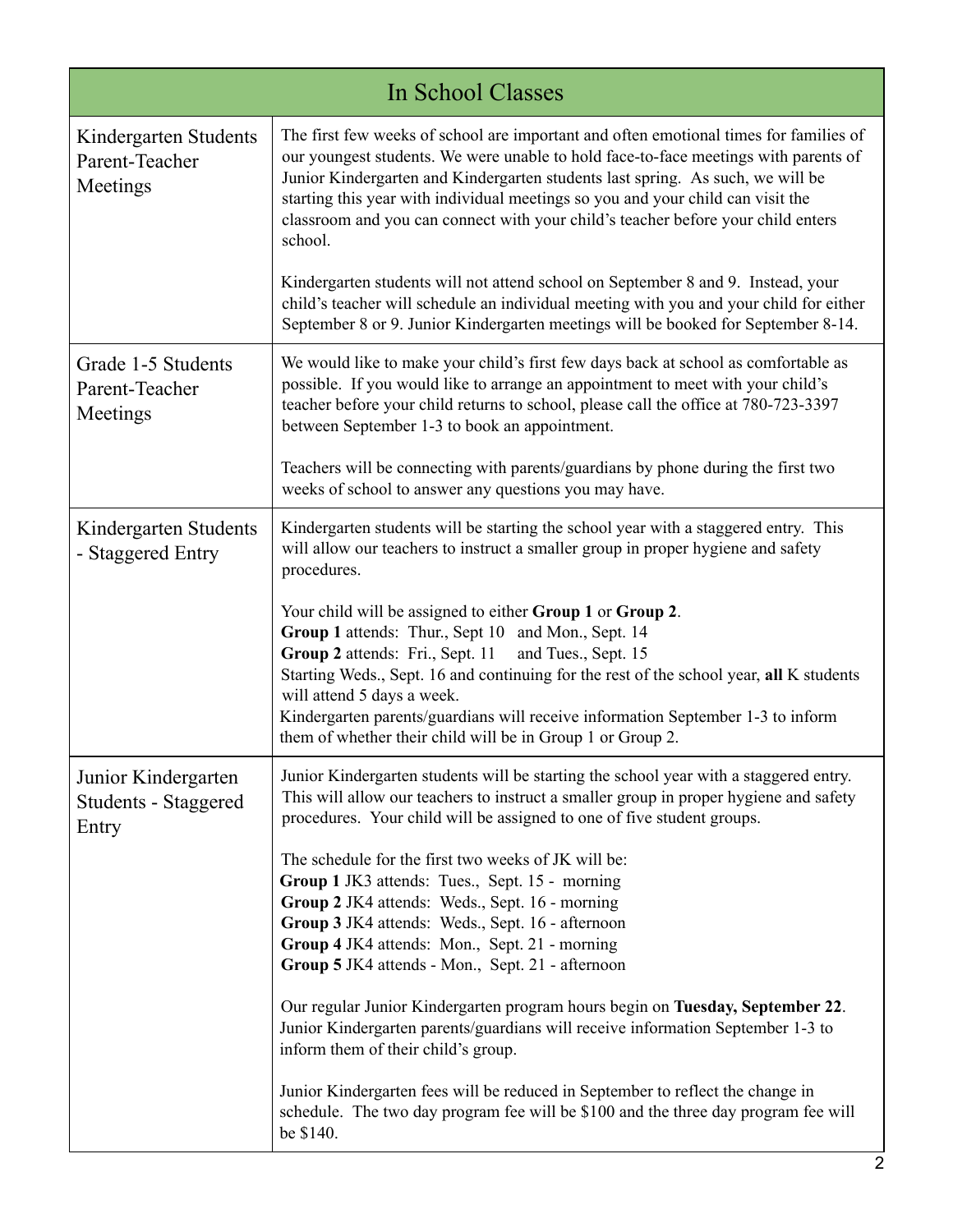| Junior Kindergarten<br>Program Hours<br>Daily Health Check          | To ensure that there are less students in the front hallway at one time, JK program start<br>and end times have been adjusted slightly.<br>JK3 and JK4 program start and end times will be the following:<br>JK4 M/W a.m. - drop off 8:40-8:50 am,<br>end 11:25 am<br>JK4 M/W p.m. - drop off 12:25-12:35 pm, end 3:10 pm<br>- drop off 12:25-12:35 pm, end 3:10 pm<br>JK4 Th p.m.<br>JK3 T/Th a.m. - drop off $8:40-8:50$ am,<br>end 11:25 am<br>Before leaving home, staff, children/students, visitors, and volunteers who will access<br>the school for work or education, must self-screen for symptoms each day before they<br>leave for school using the Alberta Health Daily Checklist.                                                                                                                                                                                                                                                                                                                                                                                                                                                                                                                                                                 |
|---------------------------------------------------------------------|-----------------------------------------------------------------------------------------------------------------------------------------------------------------------------------------------------------------------------------------------------------------------------------------------------------------------------------------------------------------------------------------------------------------------------------------------------------------------------------------------------------------------------------------------------------------------------------------------------------------------------------------------------------------------------------------------------------------------------------------------------------------------------------------------------------------------------------------------------------------------------------------------------------------------------------------------------------------------------------------------------------------------------------------------------------------------------------------------------------------------------------------------------------------------------------------------------------------------------------------------------------------|
|                                                                     | Transportation                                                                                                                                                                                                                                                                                                                                                                                                                                                                                                                                                                                                                                                                                                                                                                                                                                                                                                                                                                                                                                                                                                                                                                                                                                                  |
| <b>Buses</b>                                                        | Refer to GYPSD's re-entry plan for protocols to follow while riding the bus.                                                                                                                                                                                                                                                                                                                                                                                                                                                                                                                                                                                                                                                                                                                                                                                                                                                                                                                                                                                                                                                                                                                                                                                    |
| Bus students -<br>mornings                                          | When bus students arrive at school, they will go to their designated play area outside.<br>The morning bell will ring at 8:30 a.m. This will signal for bus students to enter the<br>school through their designated door. Adults will meet the students at the outside<br>doors and bring them into the school. Students will come in slowly, take off their<br>footwear and carry it to their designated locker. To help ease congestion in the boot<br>rooms and hallways, bus students will be in the classrooms before students who are<br>dropped-off or who walk enter the school.                                                                                                                                                                                                                                                                                                                                                                                                                                                                                                                                                                                                                                                                       |
| Bus students - after<br>school                                      | Bus students will be dismissed at 3:13 p.m. Bus students will exit the school through<br>their designated door and go to their bus line-up. While waiting for their bus to<br>arrive, students will be required to social distance.<br>We will be adding extra bus supervisors to ensure that students are remaining in their<br>designated bus line while waiting for the bus.<br>Busses will be loaded as quickly and safely as possible.                                                                                                                                                                                                                                                                                                                                                                                                                                                                                                                                                                                                                                                                                                                                                                                                                     |
| <b>Students Who Are</b><br>Dropped Off/Walk to<br>School - mornings | Students who are being dropped off at the school, or who walk to school, will arrive in<br>the morning at 8:40 a.m. We ask that students who are being driven to school or who<br>are walking to school to not arrive before 8:40 a.m. This will allow us to have our<br>bus students in the classrooms already and will avoid having a large group of students<br>in the boot rooms and hallways at the same time in the morning.<br>If your child is able to walk unsupervised from the parking lot to their designated<br>outside door, parents/guardians bringing students to school will be asked to stay in<br>their vehicle.<br>If you would like to walk your child to their designated outside door, wait outside the<br>school with your child and maintain 2 metres between others.<br>Students who are driven to school or who walk to school will go immediately to their<br>designated outside door and line up. Students will be required to maintain physical<br>distance between each other as they wait. Students who are waiting will be supervised<br>and let into the school by an adult when the second bell rings at 8:40. Students will<br>enter the building slowly, remove their footwear and carry it to their designated<br>locker. |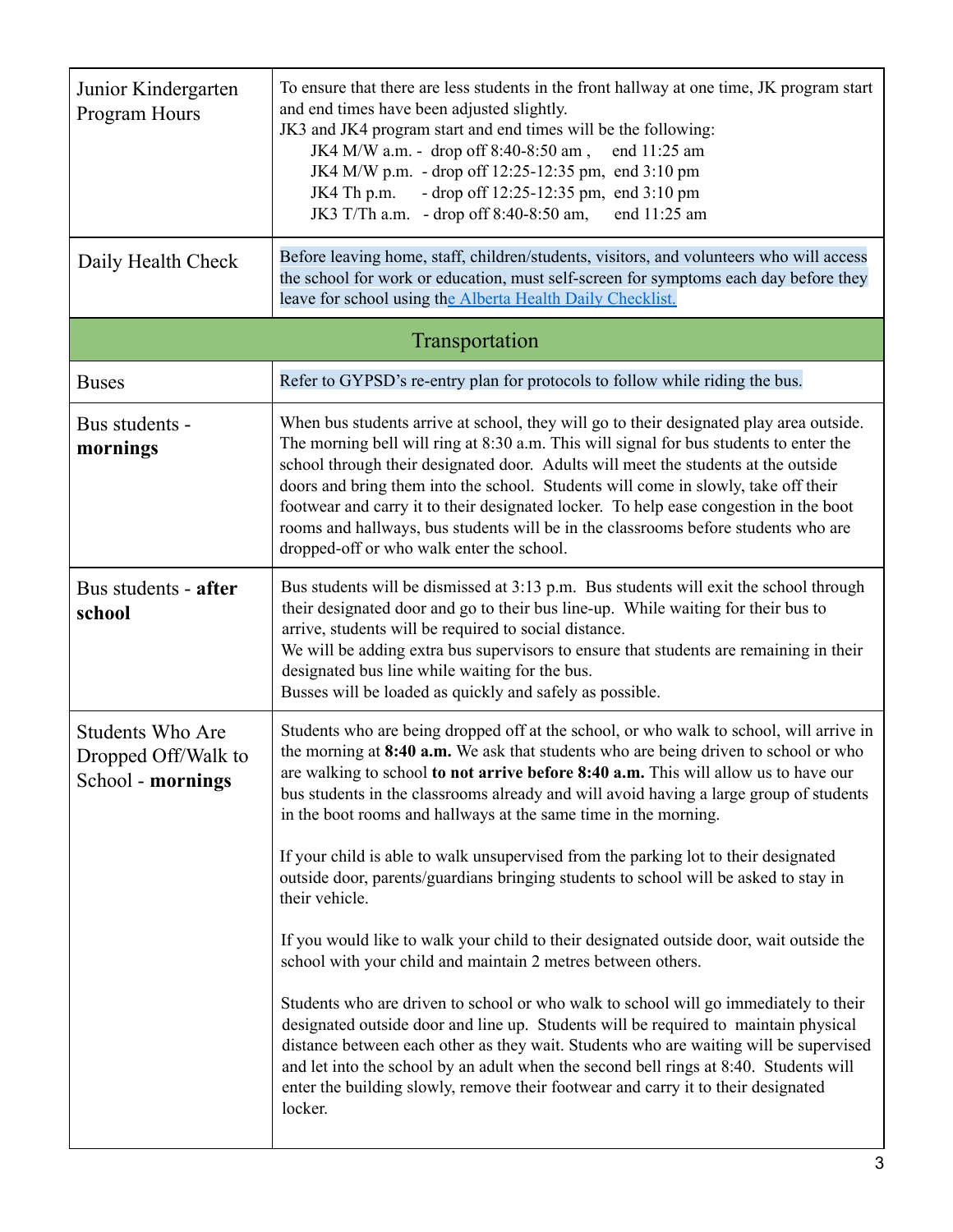|                                                                  | For the first week of school, school personnel will be standing outside the school near<br>all five entrances to assist you with finding the designated entrance for your child.<br>Look for the friendly people in the bright orange vests.                                                                                                                                                                                                                                                                                                                                                                                                                                                                                                                                                                                                                                |  |
|------------------------------------------------------------------|-----------------------------------------------------------------------------------------------------------------------------------------------------------------------------------------------------------------------------------------------------------------------------------------------------------------------------------------------------------------------------------------------------------------------------------------------------------------------------------------------------------------------------------------------------------------------------------------------------------------------------------------------------------------------------------------------------------------------------------------------------------------------------------------------------------------------------------------------------------------------------|--|
| Students Who are<br>Dropped Off/Walk to<br>School - after school | Students who are driven to school, or who walk to school, will be dismissed at 3:03<br>p.m. These students will exit through their designated doors and will immediately<br>make their way home. If you are picking up your child, we prefer that you wait in<br>your vehicle. If you would like to meet your child outside their designated door,<br>remember to maintain a 2 metre distance between yourself and others while waiting.                                                                                                                                                                                                                                                                                                                                                                                                                                    |  |
| Pick Up and Drop Off<br><b>Junior Kindergarten</b>               | JK3 and JK4 parents - remain outside with your child in the grassy area to the left of<br>the front entrance. Maintain 2 metres from other families while you wait. Our JK<br>teachers will meet you outside and bring the children into the school. We ask that you<br>try to arrive right on time - please do not arrive early.<br>At the end of your child's class, teachers will walk them back out to the drop-off area<br>to meet you.                                                                                                                                                                                                                                                                                                                                                                                                                                |  |
| Entering the school if<br>you are not a student                  | Those who need to enter the school must book an appointment with the school office.<br>Individuals without an appointment will not be able to enter the school.                                                                                                                                                                                                                                                                                                                                                                                                                                                                                                                                                                                                                                                                                                             |  |
|                                                                  | Appointments can be booked by calling the school office at 780-723-3397.                                                                                                                                                                                                                                                                                                                                                                                                                                                                                                                                                                                                                                                                                                                                                                                                    |  |
| <b>Entry Protocols</b>                                           |                                                                                                                                                                                                                                                                                                                                                                                                                                                                                                                                                                                                                                                                                                                                                                                                                                                                             |  |
| Stay at Home when<br>Sick                                        | Stay at home if exhibiting symptoms of COVID-19 that are not related to a<br>pre-existing illness/health condition.                                                                                                                                                                                                                                                                                                                                                                                                                                                                                                                                                                                                                                                                                                                                                         |  |
|                                                                  | Phone or email the school office as soon as possible if your child will not be attending<br>school for any reason.                                                                                                                                                                                                                                                                                                                                                                                                                                                                                                                                                                                                                                                                                                                                                          |  |
|                                                                  | If your child has a preexisting condition with symptoms that may present like<br>COVID-19, inform the school office so that a confidential record can be kept.                                                                                                                                                                                                                                                                                                                                                                                                                                                                                                                                                                                                                                                                                                              |  |
| Hand Hygiene and<br><b>Safe Practices</b>                        | Teachers will spend a lot of time in the first weeks of school instructing students in the<br>procedures for washing hands and using hand sanitizer. Frequent and thorough hand<br>washing/sanitizing practices will become the norm as we move forward, so routines<br>will be reviewed and reinforced frequently.<br>Students and staff will clean their hands:<br>when entering the school<br>- when entering the classroom<br>after using the toilet<br>- before leaving the school<br>after gym class<br>- after coughing or sneezing<br>before eating<br>- after using the toilet<br>In addition to the bathroom sinks, some classes have classroom sinks for<br>handwashing. Handsanitizer will be available at all outside entrances and at the<br>entrance to each classroom.<br>Students and staff will wipe their own workspace such as desks, Chromebooks, etc. |  |
|                                                                  | before and after using.<br>A non toxic cleaner and cleaning wipes will be in every room to facilitate ongoing<br>cleaning. In addition, our custodian will be cleaning the school throughout the day.                                                                                                                                                                                                                                                                                                                                                                                                                                                                                                                                                                                                                                                                       |  |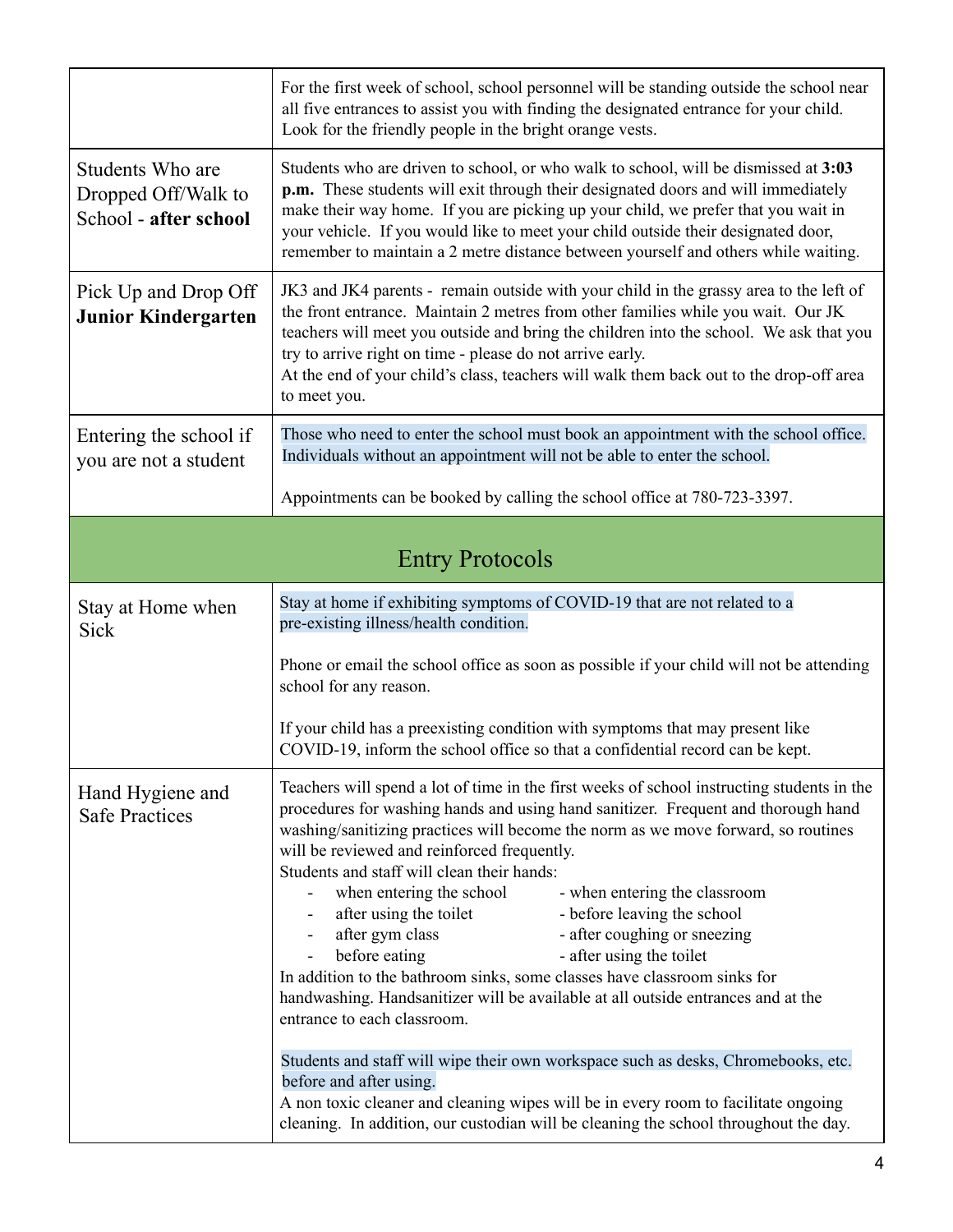| <b>Physical Distancing</b>                              | Everyone in the school shall maintain 2 metres physical distancing whenever possible.<br>The school will use a variety of visual cues (posters and arrow/standing-dot floor<br>markers) to help students maintain physical distancing within the school.                                                                                                                   |
|---------------------------------------------------------|----------------------------------------------------------------------------------------------------------------------------------------------------------------------------------------------------------------------------------------------------------------------------------------------------------------------------------------------------------------------------|
|                                                         | When walking in the hallway, everyone will stay to the right side and maintain<br>distance from others. Floors will be marked with direction arrows. In order to<br>maximize the hallway space, tables and chairs will be removed from the hallways.                                                                                                                       |
|                                                         | Entrance and exit doors - one side of the door will be used to enter and the other side<br>to exit. Doors will be clearly marked with which door is to enter and which is to exit.                                                                                                                                                                                         |
| Cohorts                                                 | Each class will be considered a cohort and efforts to maintain physical distancing even<br>within a cohort will minimize the risk for disease transmission.<br>When interacting with people outside the cohort, we will maintain physical distancing<br>of 2 metres.                                                                                                       |
|                                                         | Library and music will be delivered within each classroom with the instructor<br>traveling to the classroom. Staff who travel between classes will wear a mask and/or<br>maintain a physical distance of 2 metres.                                                                                                                                                         |
|                                                         | Students will remain with their classroom cohort when they go to the gym for Phys.<br>Ed. classes. Weather permitting, Phys. Ed. classes will be held outdoors.                                                                                                                                                                                                            |
| <b>Staggered Recess</b><br>and Lunch Times              | Recess and lunch times will be staggered to reduce the number of students in the<br>hallways, at lockers and in boot rooms at any one time.                                                                                                                                                                                                                                |
|                                                         | The school will be divided into 2 groups as follows:<br>Group A - KR, 3-4M, 1F, 3B, 4S, 2M<br>- approx 135 students<br>Group B - 4-5M, 2M, 2-3F, KB, 5MS, 1S - approx 135 students                                                                                                                                                                                         |
|                                                         | A schedule will be followed so that only one of these groups is out on the playground<br>at a time. When playing outside, students will be encouraged to maintain a safe<br>distance between each other and to play with their own classmates.<br>Classes will only use their designated doors to exit and enter the school for recesses.                                  |
| Signage                                                 | The school will have posters promoting hand hygiene, respiratory etiquette, physical<br>distancing etc., posted in visible locations.<br>All school doors will have COVID-19 signs posted to indicate that anyone with<br>symptoms cannot enter the school.                                                                                                                |
| Engineered and<br>Administrative<br>Controls in Schools | The school office will be equipped with a Plexiglas divider to protect visitors and staff<br>from potential exposures.<br>Directional arrows will be posted to support physical distancing.                                                                                                                                                                                |
|                                                         | Except in an "emergency", students will only use their designated bathroom. Teachers<br>will provide students with hall passes when they need to leave the classroom for any<br>purpose. If there are more than three people in the bathroom, students will wait for<br>their turn outside the bathroom - physically distancing by standing on designated floor<br>decals. |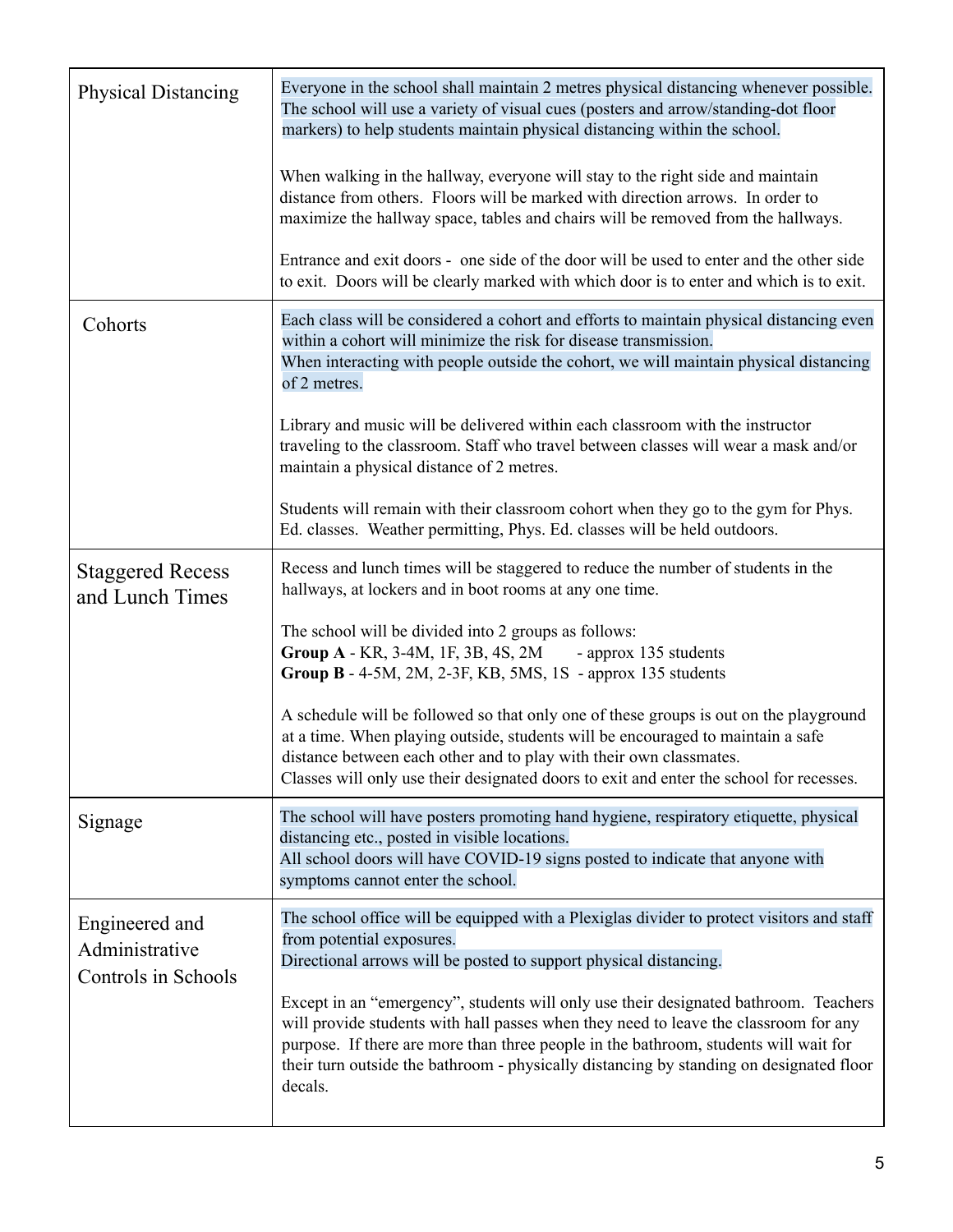|                                       | All rugs/soft surfaces that cannot be cleaned and sanitized have been removed from<br>classrooms.                                                                                                                                                                                                                                                                                                                   |
|---------------------------------------|---------------------------------------------------------------------------------------------------------------------------------------------------------------------------------------------------------------------------------------------------------------------------------------------------------------------------------------------------------------------------------------------------------------------|
|                                       | Unnecessary furniture has been removed from classrooms.                                                                                                                                                                                                                                                                                                                                                             |
| <b>High Touch Areas</b>               | There will be increased frequency of cleaning and disinfecting of high-touch areas in<br>schools<br>High-touch areas such as washrooms, door handles and railings will be cleaned by our<br>custodian throughout the day.                                                                                                                                                                                           |
|                                       | Our custodian will be cleaning the Junior Kindergarten room between the morning<br>and afternoon classes.                                                                                                                                                                                                                                                                                                           |
| School Snack and Hot<br>Lunch Program | All food sales, including cafeterias, hot lunch programs, bake sales are cancelled.<br>School Nutrition Programs are limited to pre-packaged food.                                                                                                                                                                                                                                                                  |
|                                       | We will be discussing School Snacks and Hot Lunch Options with our School Council<br>in September and October with the goal of developing a plan that follows both AHS<br>and GYPSD guidelines. There will be no snacks or hot lunches offered to students at<br>the beginning of the school year.<br>Parents, be sure your child has enough of their own healthy lunch, snacks and water<br>for a busy school day. |
| <b>Visitors to School</b>             | No one should enter the school if they are ill. (Complete the self-assessment tool)                                                                                                                                                                                                                                                                                                                                 |
|                                       | Visitors to the school, including parents, will phone to make arrangements with the<br>office prior to entering the school. Visitors will be required to complete the<br>self-assessment tool and use hand sanitizer before entering the building. Adults<br>entering the school will be required to wear a face mask. Visitors will sign-in and out<br>in the log book kept at the office.                         |
| <b>Masks</b>                          | As directed by the Chief Medical Office, GYPSD will implement mandatory masks<br>for students from Grade 4 - 12 and for all staff in settings where physical distancing<br>cannot be maintained. Teachers may use their discretion to allow students to<br>remove their masks when seated in the classroom.                                                                                                         |
|                                       | As outlined in provincial guidelines, $K-3$ students who are physically,<br>psychologically, or developmentally able to wear a mask will be encouraged to do so.                                                                                                                                                                                                                                                    |
|                                       | Westhaven students in grades 4 and 5 and staff will be required to wear masks in<br>common areas such as hallways and wherever social distancing is not possible. All<br>students in our grade 3-4 combined FRIM class will also wear masks.                                                                                                                                                                        |
|                                       | Individuals who are physically, psychologically, or developmentally unable to wear a<br>mask, or protected under the Alberta Human Rights Act, may be excused from this<br>protocol.                                                                                                                                                                                                                                |
|                                       | If you feel that your child is unable to wear a mask, and will need an exemption from<br>this guideline, please talk to their teacher and/or our Learning Support Teacher.                                                                                                                                                                                                                                          |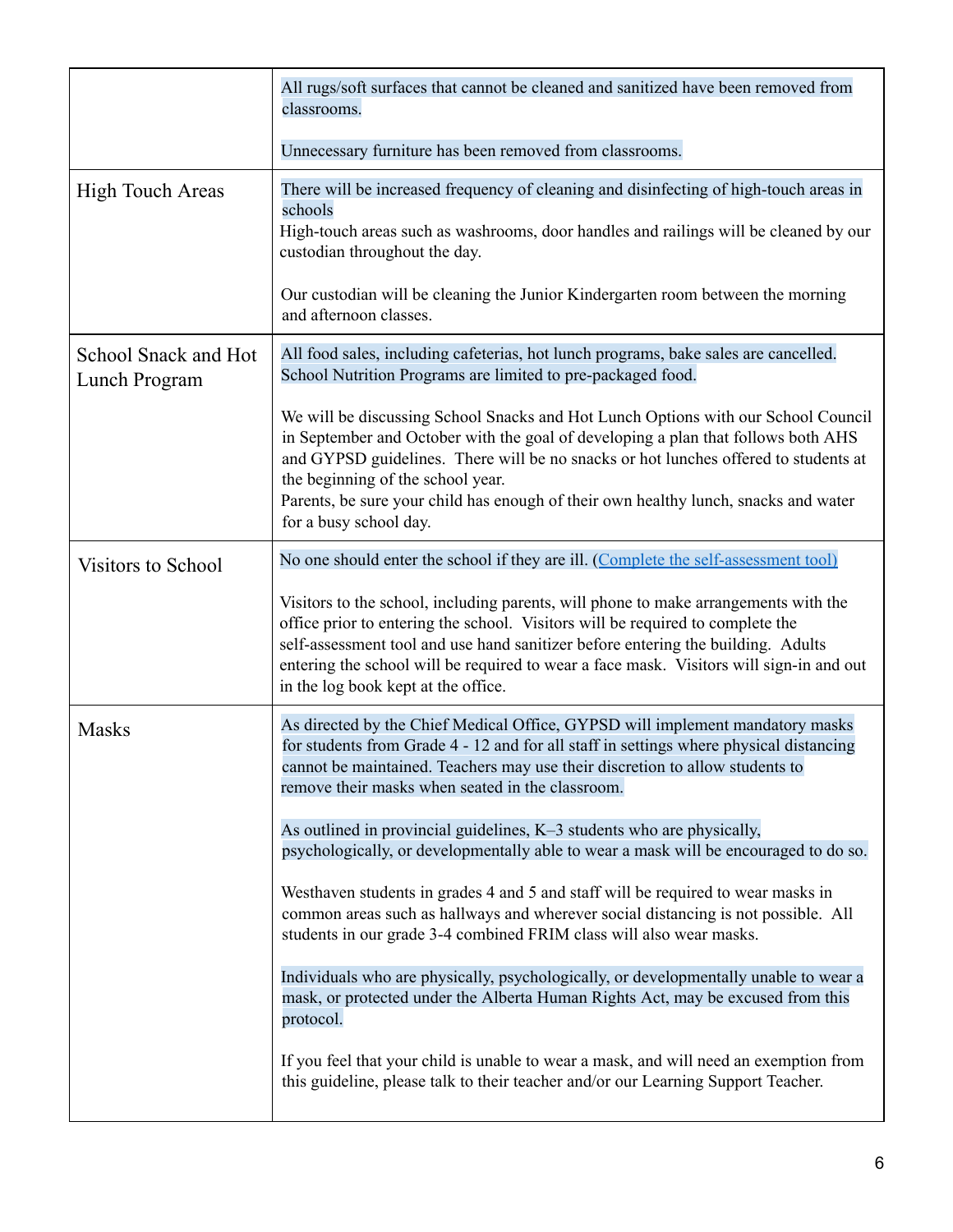|                                   | Care should be taken to ensure guidance on non-medical mask use is followed and<br>masks are used correctly and safely.                                                                                                                                                                                                                                                                                                                                                                                   |
|-----------------------------------|-----------------------------------------------------------------------------------------------------------------------------------------------------------------------------------------------------------------------------------------------------------------------------------------------------------------------------------------------------------------------------------------------------------------------------------------------------------------------------------------------------------|
|                                   | Students will be taught how to safely put on and remove their mask. Parents, you can<br>help by showing your child correct mask usage before school starts in September. The<br>AB government is providing each student with two masks. Please ensure your child is<br>wearing a clean mask everyday.                                                                                                                                                                                                     |
| Expectations for<br>Shared use of | Absolutely no sharing of personal items will be permitted (pencils, crayons, erasers,<br>toys, water bottles, books).                                                                                                                                                                                                                                                                                                                                                                                     |
| Items/Materials                   | Students will bring their own materials to school. Please refer to the School Supply<br>List for each grade that is on our website. Individual supplies for kindergarten<br>students will be supplied by the school. Teachers will ensure that supplies are stored<br>in such a way that students only touch their own personal items and supplies.                                                                                                                                                       |
|                                   | When school items/materials must be shared (Chromebooks, manipulatives, gym<br>equipment, etc.) it will be cleaned and disinfected after each use.                                                                                                                                                                                                                                                                                                                                                        |
|                                   | Library classes will be held in classrooms; students will not go into the library area.<br>Our librarian will bring with her a selection of grade appropriate books for students to<br>choose from. Returned books will be left to sit for three days before they are returned<br>to the shelves.                                                                                                                                                                                                         |
|                                   | During Phys. Ed. class - individual pieces of equipment such as balls, racquets, etc.<br>may be used. The equipment will be cleaned by students at the end of their Phys. Ed.<br>class. Our Phys. Ed. Specialist will instruct students on how to properly clean their<br>equipment before it is returned to storage.                                                                                                                                                                                     |
| Personal Belongings               | All students and staff are encouraged to use a backpack for all personal belongings.                                                                                                                                                                                                                                                                                                                                                                                                                      |
|                                   | Lunches will be stored with personal belongings (in a backpack). Please consider wide<br>mouth thermos containers for hot food as microwaves are not available.                                                                                                                                                                                                                                                                                                                                           |
|                                   | Backpacks, coats, boots and other personal items will be stored in individual<br>designated lockers. Where possible, lockers will be spaced to leave an empty locker<br>in between each student. Where lockers cannot be spaced, teachers will dismiss<br>students in small groups to reduce congestion in locker areas.                                                                                                                                                                                  |
|                                   | Students will bring their own water bottle clearly labelled with their name. Please<br>ensure that water bottles are cleaned regularly.                                                                                                                                                                                                                                                                                                                                                                   |
| <b>Electronic Devices</b>         | If cell phones are required for after school contact with parents, etc, they will be stored<br>in a student's locker or with their teacher during the school day.                                                                                                                                                                                                                                                                                                                                         |
| Responding to Illness             | If a child presents with COVID-19 symptoms while at the school, the child will be<br>sent to a room in the office area. He/she will be supervised, made comfortable and be<br>given a mask to wear while parents are notified. Parents must have their child picked<br>up from school within the hour. Please ensure that the school is provided with current<br>parent/guardian and emergency contact names and phone numbers. Parents will be<br>required to have their child(ren) tested for COVID-19. |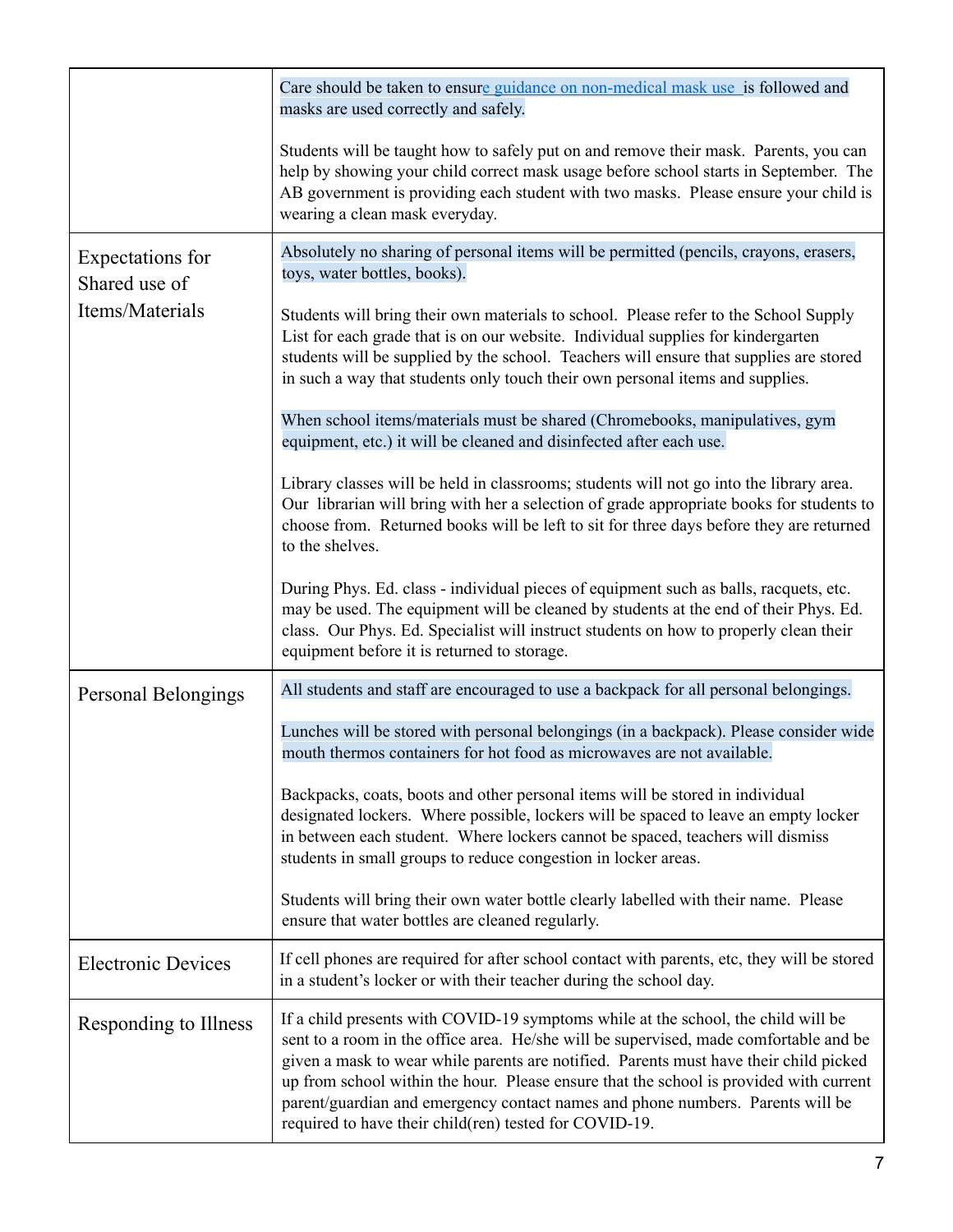|                                | Refer to GYPSD's re-entry plan for further information about Responding to Illness.                                                                                                                                                                                                                                                       |
|--------------------------------|-------------------------------------------------------------------------------------------------------------------------------------------------------------------------------------------------------------------------------------------------------------------------------------------------------------------------------------------|
| <b>Classes and Programming</b> |                                                                                                                                                                                                                                                                                                                                           |
| Instruction                    | In September, the initial focus for students, who return to physical classrooms, will be<br>on their social/emotional needs and administering screening tools to identify gaps in<br>learning.                                                                                                                                            |
|                                | At the beginning of the school year, we will also be focusing on the teaching of health<br>and safety routines so that we can keep ourselves and others as safe as possible.                                                                                                                                                              |
| <b>Class Composition</b>       | Class sizes will be similar to previous years as there is no additional funding to hire<br>more teachers.                                                                                                                                                                                                                                 |
|                                | Where 2 metres is not possible between desks, they will be separated by the greatest<br>possible spacing in each classroom.                                                                                                                                                                                                               |
|                                | Teachers will have and follow seating plans for all classes                                                                                                                                                                                                                                                                               |
|                                | In situations where physical distancing is not possible, extra emphasis on hand<br>hygiene, respiratory etiquette, not participating when sick and cleaning and<br>disinfecting on a regular basis before and after activities will occur.                                                                                                |
|                                | Each class will be considered a cohort and interaction between cohorts will be<br>minimized.                                                                                                                                                                                                                                              |
| <b>Student Movement</b>        | Where possible, teachers will move between classrooms and students will remain at<br>their desks                                                                                                                                                                                                                                          |
|                                | Music and library classes will continue with teachers moving between classes to<br>deliver instruction. Physical Education classes will take place outside as much as<br>possible or in the gym when the weather is inclement.                                                                                                            |
| Cleaning<br>Workspaces         | Materials for staff and students to clean/sanitize their own workspace (desks, shared<br>devices, etc.) will be available in the classroom.<br>Students and staff will wipe their own workspace before and after using. If students<br>remain at the same desk all day, this would be done at the beginning and end of the<br>day.        |
|                                | Our custodial staff will also be cleaning student desks everyday after lunch.                                                                                                                                                                                                                                                             |
| <b>Breaks</b>                  | Snack, lunch, recess, and class change breaks will be staggered in to maintain physical<br>distancing among children/students.                                                                                                                                                                                                            |
|                                | All classes will only use their designated bathrooms. Teachers whose classrooms use<br>the same bathroom will stagger morning and afternoon snack time so that there is only<br>one class at a time requiring the washrooms for handwashing. Extra time will be given<br>for students to wash hands, eat snacks, and clean-up afterwards. |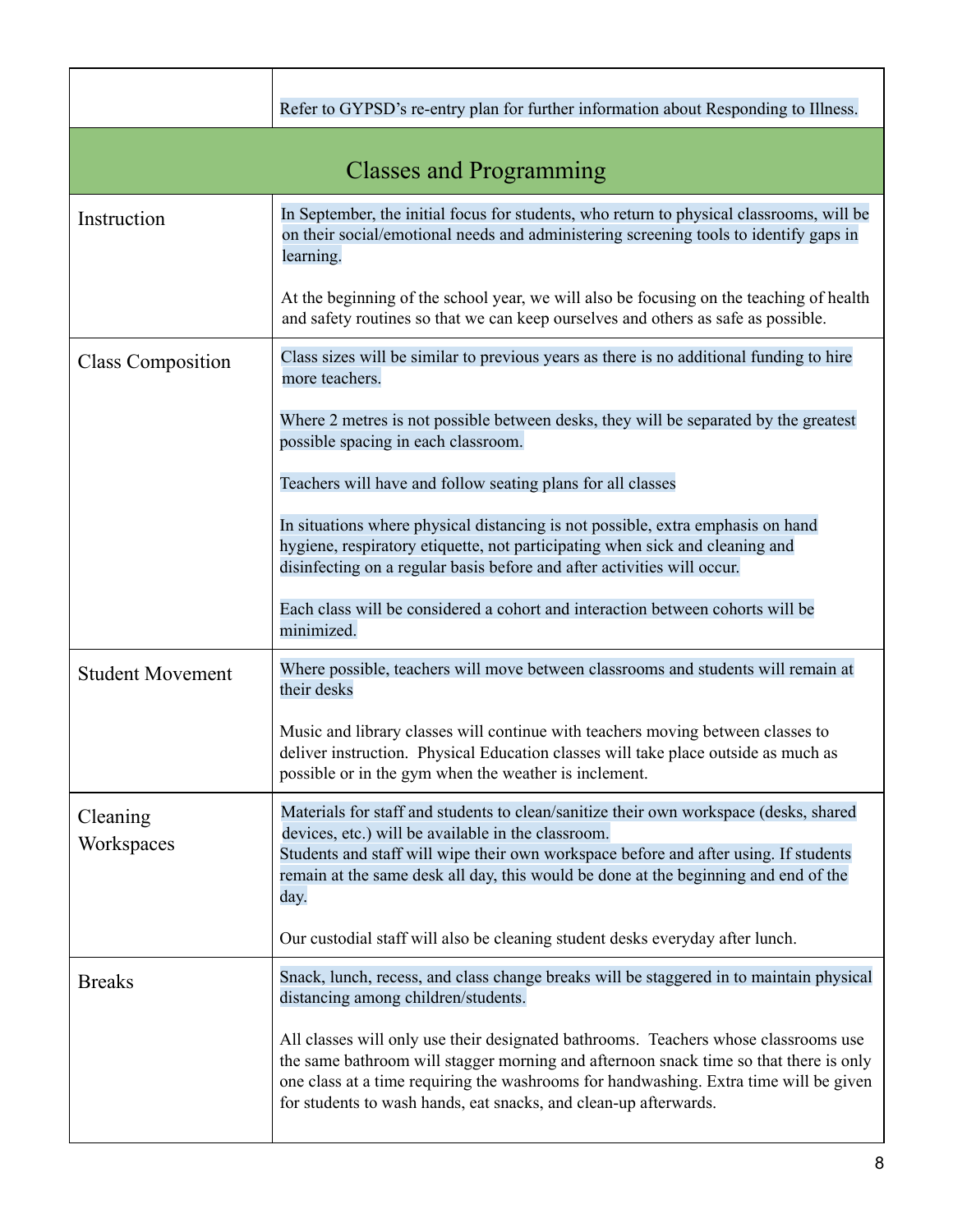|                                                                                                                                                                                | Lunch and recess breaks will be staggered as described above under 'Staggered<br>Recess and Lunch Breaks'.                                                                                                                       |  |
|--------------------------------------------------------------------------------------------------------------------------------------------------------------------------------|----------------------------------------------------------------------------------------------------------------------------------------------------------------------------------------------------------------------------------|--|
| Using Playground<br>Equipment                                                                                                                                                  | Playgrounds will not be open during school time until further notice.                                                                                                                                                            |  |
|                                                                                                                                                                                | Our Physical Education specialist will be working with students and staff to teach<br>outside games to students that promote fitness and fun while maintaining social<br>distance.                                               |  |
| Music Instruction                                                                                                                                                              | No singing or playing wind instruments in elementary and middle school.                                                                                                                                                          |  |
|                                                                                                                                                                                | Our Music Specialist will plan lessons that use string and percussion instruments, as<br>well as other musical appreciation activities that do not involve singing.                                                              |  |
| Extracurricular<br><b>Activities and Field</b><br><b>Trips</b>                                                                                                                 | Extracurricular activities, field trips requiring busing, and all overnight student<br>excursions are postponed. This will be reviewed as the year progresses.                                                                   |  |
| <b>Alternate Education Programming Options</b><br>Please refer to GYPSD's School Re-entry plan for details on Virtual Education Options for your child.                        |                                                                                                                                                                                                                                  |  |
| At Home - Virtual<br>Learning                                                                                                                                                  | Register your child with Westhaven and contact the school principal if you would like<br>to arrange for At-Home Virtual Learning options for your child. You can call the<br>school at 780-723-3397 or email: debrboos@gypsd.ca. |  |
| Support for Students and Staff<br>Please refer to GYPSD's School Re-entry plan for more details on Mental Health Support and Supporting<br><b>Students with Special Needs.</b> |                                                                                                                                                                                                                                  |  |
|                                                                                                                                                                                | Our school will have a number of staff members on site who can support you and your<br>child including our Family School Liaison Worker and our Learning Support Teacher.                                                        |  |
| We are here to support you as we move through this time of transitioning back to in-school classes.                                                                            |                                                                                                                                                                                                                                  |  |
|                                                                                                                                                                                |                                                                                                                                                                                                                                  |  |
| <b>Create</b><br>Other                                                                                                                                                         | Here's a little poem that was recently shared with me:                                                                                                                                                                           |  |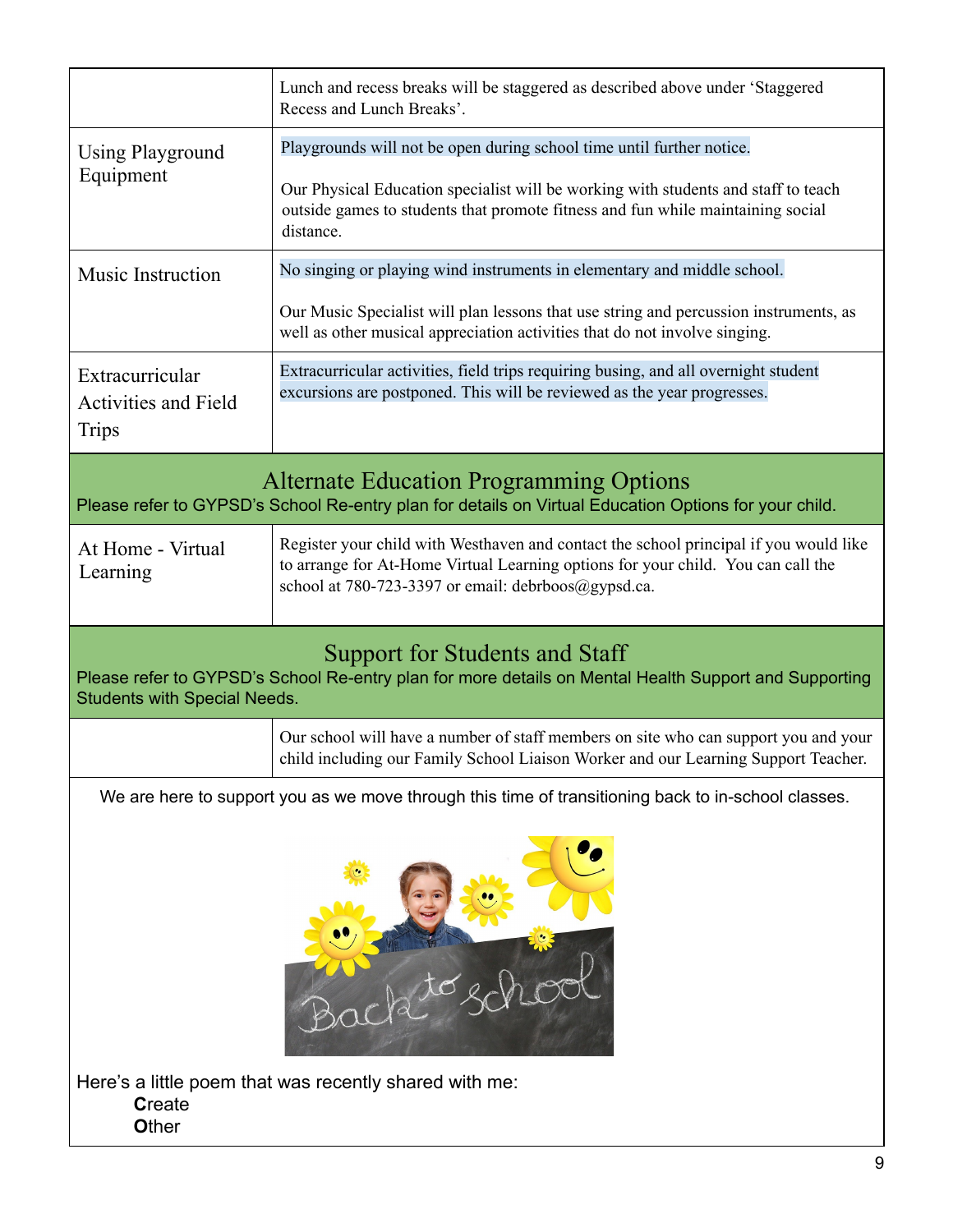A glance at what September 8 will look like for students in Grades 1 - 5:

| <b>Morning:</b> |                                                                                                                                                                                                                                                                                                                                 |
|-----------------|---------------------------------------------------------------------------------------------------------------------------------------------------------------------------------------------------------------------------------------------------------------------------------------------------------------------------------|
| $8:05 - 8:30$   | Bus students begin to arrive and come into the classrooms.<br>Adults will be outside to assist students and show them their<br>designated door. Teachers will be at the classrooms to greet<br>students.                                                                                                                        |
| 8:40            | Drop-off and walking students arrive at school.                                                                                                                                                                                                                                                                                 |
|                 | IF YOU ARE BRINGING YOUR CHILD TO SCHOOL - WE<br>NEED FROM 8:30-8:40 TO GET OUR BUS STUDENTS<br>SETTLED INSIDE FIRST. PLEASE DO NOT ARRIVE BEFORE<br>8:40 a.m.                                                                                                                                                                  |
|                 | Lists of classes/students will be posted outside on the north, south,<br>and west walls of the schools. Adults will be on-hand to help you<br>find your child's name and to direct you to his/her designated<br>entry/exit door. Please maintain social distancing while you are<br>waiting. We suggest wearing a mask as well. |
|                 | Adults will be outside to assist students and bring them into<br>classrooms.                                                                                                                                                                                                                                                    |
| Afternoon:      |                                                                                                                                                                                                                                                                                                                                 |
| 3:03            | Students who are being picked up or who are walking are dismissed<br>from classrooms. Parents/guardians who are picking children up can<br>meet them in the parking lot or can meet their child outside at their<br>designated entry/exit door                                                                                  |
| 3:13            | Bus students will be dismissed from classes. Adults will assist<br>students with finding their bus line and waiting for their bus.<br>Parents - please attach a large tag on the outside of your child's                                                                                                                        |